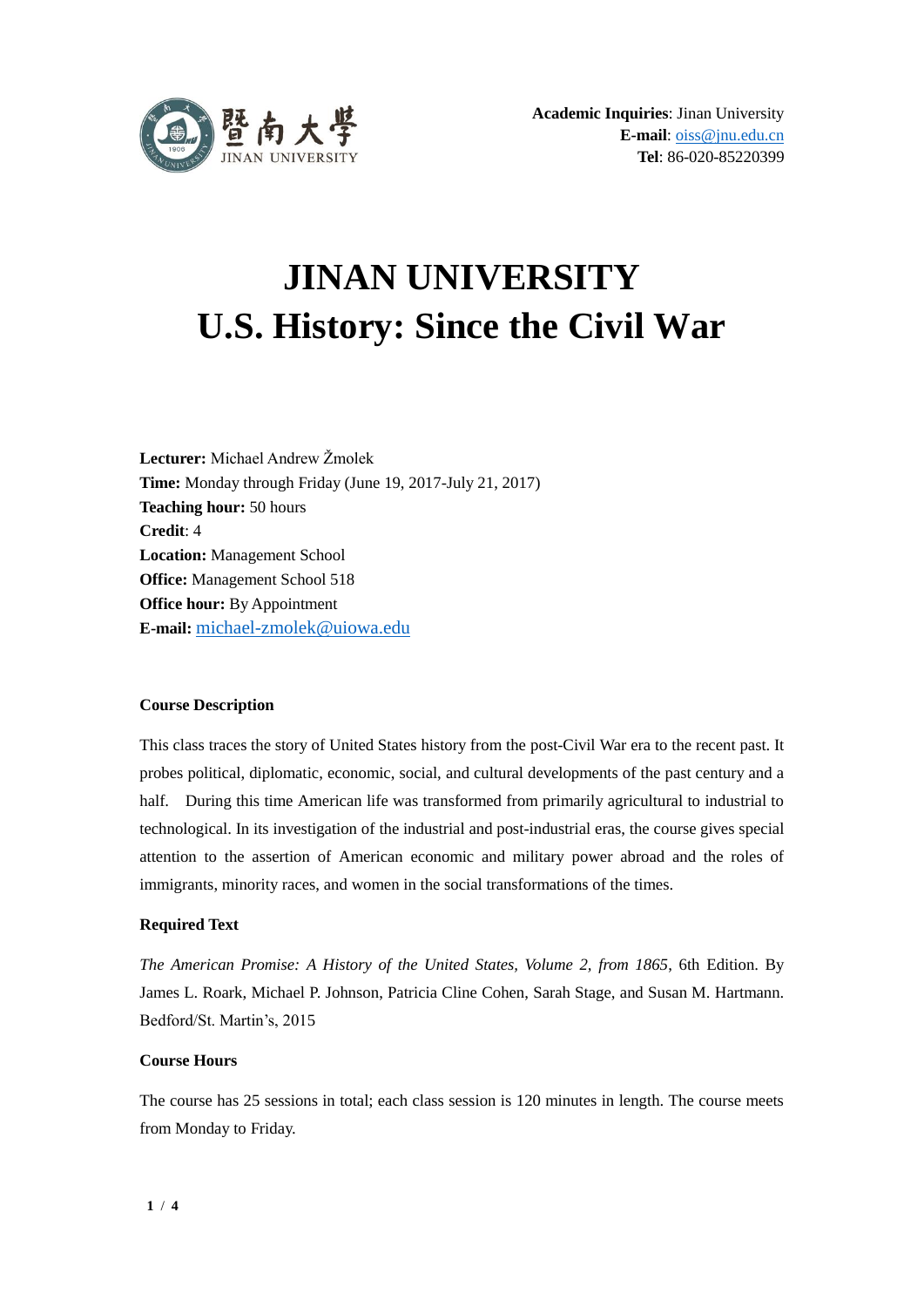

**U.S. History: Since the Civil War**

# **Grading Policy**

Monday Exams – 60% Final examination – 30% Essay Assignment (due Friday, July 14) – 10% Attendance and class participation can affect borderline grades and attendance is expected Academic integrity is assumed

### **Examinations**

There will be four Monday examinations and 1 final exam at the end of the summer session. The examinations cover information from the textbook and lectures. The final covers only material since the previous Monday exam. A typical exam is comprised of multiple choice, identification, short answer questions and one longer essay. The course will enforce Jinan University standards of academic integrity.

# **Essay assignment**

Students will submit a short essay of 3 pages (double-spaced). Assignment instructions for the short paper will be distributed the first week of class. The textbook is sufficient for any necessary research. The professor and teaching assistant are available for consultation, and will give a rough read and advise revisions for any paper submitted a week before the due date. The essay is due in class on July 15. Late papers will be penalized five points per weekday.

### **Special needs**

Students with disabilities and special needs should consult with the professor early in the semester. Recording of lectures is permitted.

### **Grading Scale**

| <b>Definition</b>   | <b>Letter</b><br>Grade | <b>Score</b> |
|---------------------|------------------------|--------------|
|                     |                        |              |
| <b>Excellent</b>    | A                      | 90-100       |
| Good                | B                      | 80-89        |
| <b>Satisfactory</b> | $\mathsf{C}$           | 70-79        |
| Poor                | Ð                      | $60 - 69$    |
| <b>Failed</b>       | E                      | Below 60     |

The instructor will use the grading system as applied by JNU: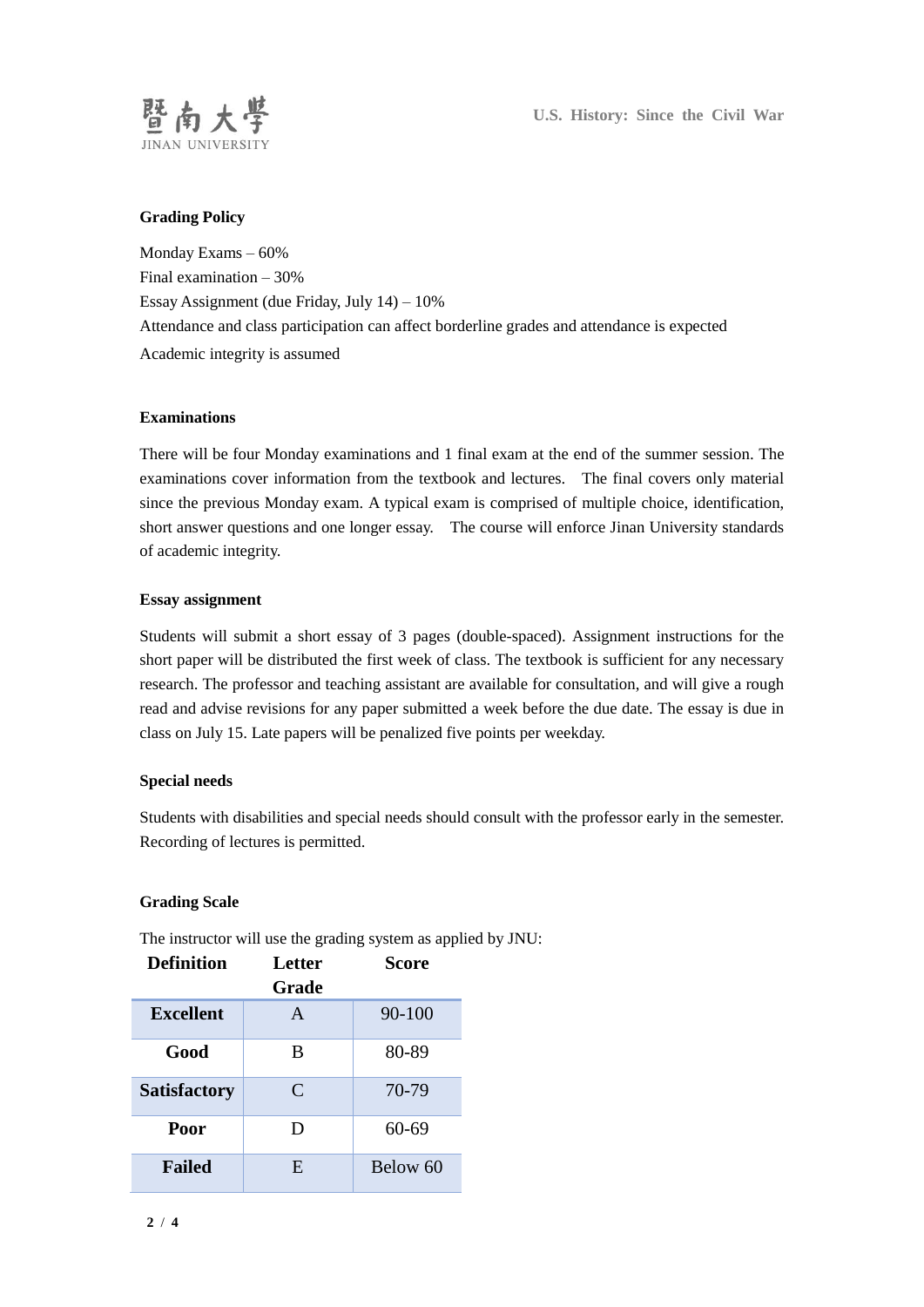

# **Lecture Schedule and Main Topics**

### **Week 1: The Aftermath of the Civil War**

Introductions and Explanation of Syllabus; America prior to 1865 The Civil War; Reconstruction Reconstruction II; The American West The Gilded Age; Industry and The City Films and Discussion

# **Week 2: The Turn of the Century**

Review and Exam #1 Dissent, Depression and War Theodore Roosevelt and the Progressive Era The USA and World War I, and the Unsettled Peace Films and Discussion

#### **Week 3: Challenges at Mid-Century**

Review and Exam #2 1920 – 1932, Prelude to The Great Depression The Great Depression FDR, The New Deal and the world in the 1930s Films and Discussion

#### **Week 4: World War II and its Aftermath**

Review and Exam #3 World War II in Europe World War II in The Pacific The USA Home front during WWII: The Cold War Films and Discussion Essay Assignment Due on July 15

#### **Week 5: Moving up to the Present**

Review and Exam #4 The USA in the 1950s The USA in the 1960s and early 1970s From Vietnam to Ronald Reagan to the Global World Review and Final Exam